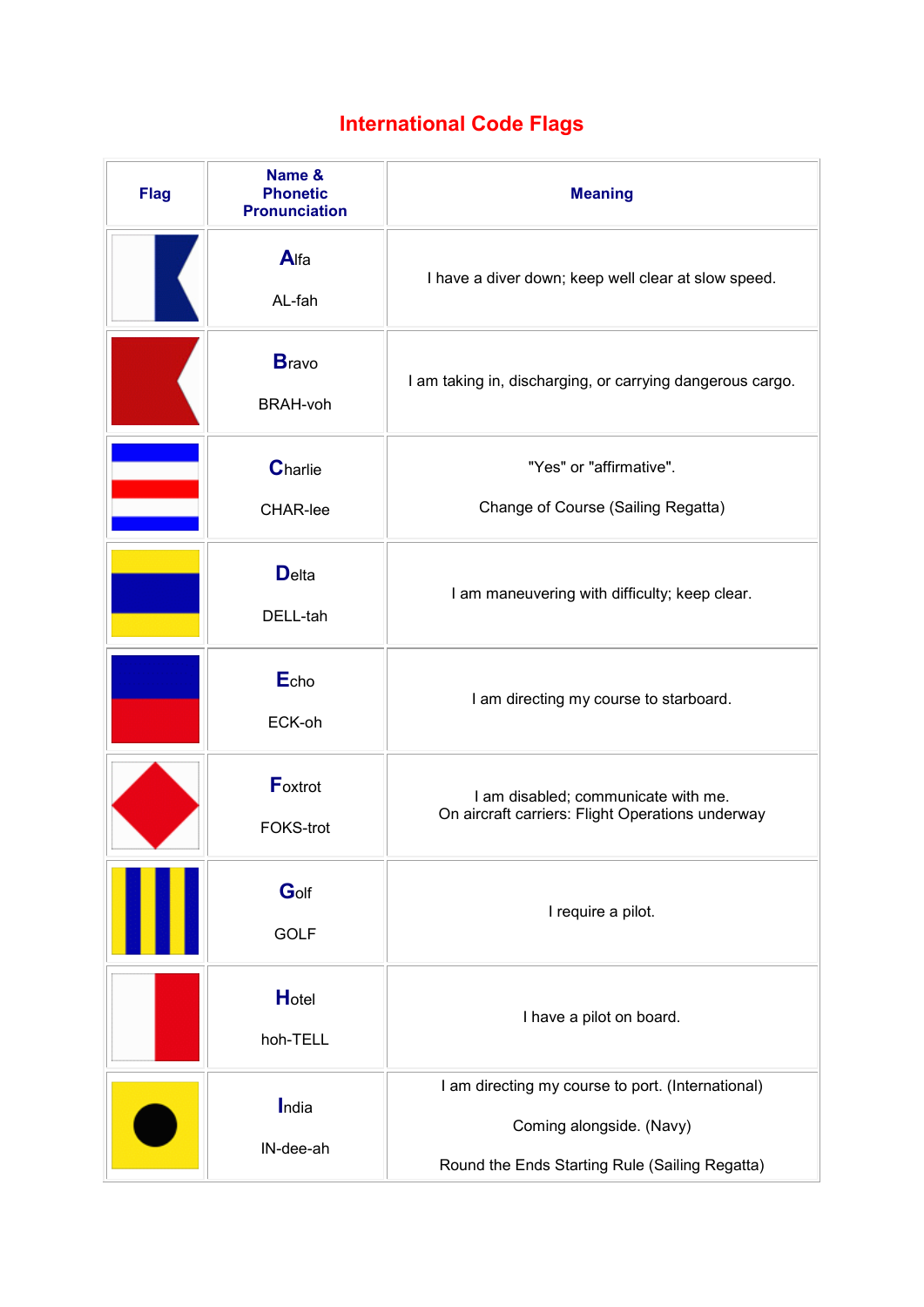| Juliet<br>JEW-lee-ett         | I am on fire and have dangerous cargo; keep clear.                                                                       |  |
|-------------------------------|--------------------------------------------------------------------------------------------------------------------------|--|
| Kilo<br>KEY-loh               | I wish to communicate with you.                                                                                          |  |
| Lima<br>LEE-mah               | You should stop your vessel immediately.<br>Come Within Hail or Follow Me (Sailing Regatta)                              |  |
| <b>M</b> ike<br><b>MIKE</b>   | My vessel is stopped; making no way.<br>Mark Missing (Sailing Regatta)                                                   |  |
| <b>November</b><br>no-VEM-bur | No or negative.<br>Abandonment and Re-sail (Sailing Regatta)                                                             |  |
| Oscar<br>OSS-kur              | Man overboard.                                                                                                           |  |
| Papa<br>pah-PAH               | All personnel return to ship; proceeding to sea (Inport).                                                                |  |
| <b>Quebec</b><br>kay-BECK     | Ship meets health regs; request clearance into port.<br>(International)<br>Boat recall; all boats return to ship. (Navy) |  |
| Romeo<br>ROH-me-oh            | None. (International)<br>Preparing to replenish (At sea). Ready duty ship (In port).<br>(Navy)                           |  |
| <b>Sierra</b><br>see-AIR-ah   | Moving astern. (International)<br>Conducting flag hoist drill. (Navy)<br>Shorten Course (Sailing Regatta)                |  |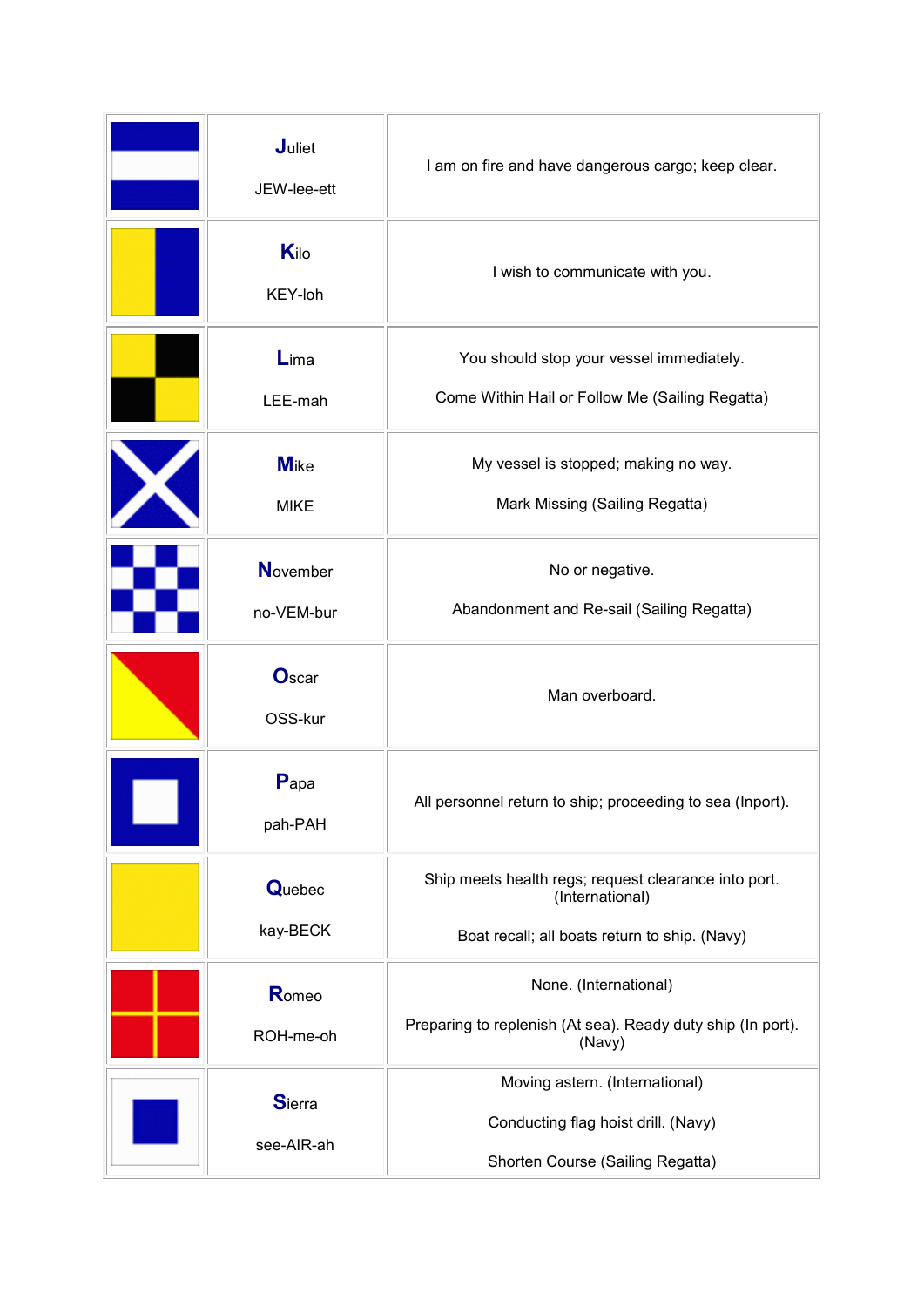| Tango<br>TANG-go                                  | Keep clear; engaged in trawling. (International)<br>Do not pass ahead of me. (Navy)                                                                                                                                               |  |  |
|---------------------------------------------------|-----------------------------------------------------------------------------------------------------------------------------------------------------------------------------------------------------------------------------------|--|--|
| <b>Uniform</b><br>YOU-nee-form                    | You are running into danger.                                                                                                                                                                                                      |  |  |
| <b>Victor</b><br>VIK-tah                          | I require assistance.                                                                                                                                                                                                             |  |  |
| <b>Whiskey</b><br>WISS-kee                        | I require medical assistance.                                                                                                                                                                                                     |  |  |
| <b>X</b> ray<br>ECKS-ray                          | Stop carrying out your intentions and watch for my signals.<br>Individual Recall (Sailing Regatta)                                                                                                                                |  |  |
| Yankee<br>YANG-kee                                | I am dragging anchor. (International)<br>Ship has visual communications duty. (Navy)<br>Wear Life Jackets (Sailing Regatta)                                                                                                       |  |  |
| $Z$ ulu<br>ZOO-loo                                | I require a tug.<br>20% Scoring Penalty (Sailing Regatta)                                                                                                                                                                         |  |  |
| Code/Answer<br>Code or Answer                     | Message is understood. Also, numeric decimal point.<br>(International)<br>Flag that follows is from the International Code of Signals.<br>(Navy)<br>Postponement (Sailing Regatta)                                                |  |  |
| First substitute<br>(First Repeater)<br>First sub | Substitute for the first flag in this hoist. (International)<br>Also "repeats" the first flag or series of flags in this hoist<br>Absence of flag officer or unit commander (In port). (Navy)<br>General Recall (Sailing Regatta) |  |  |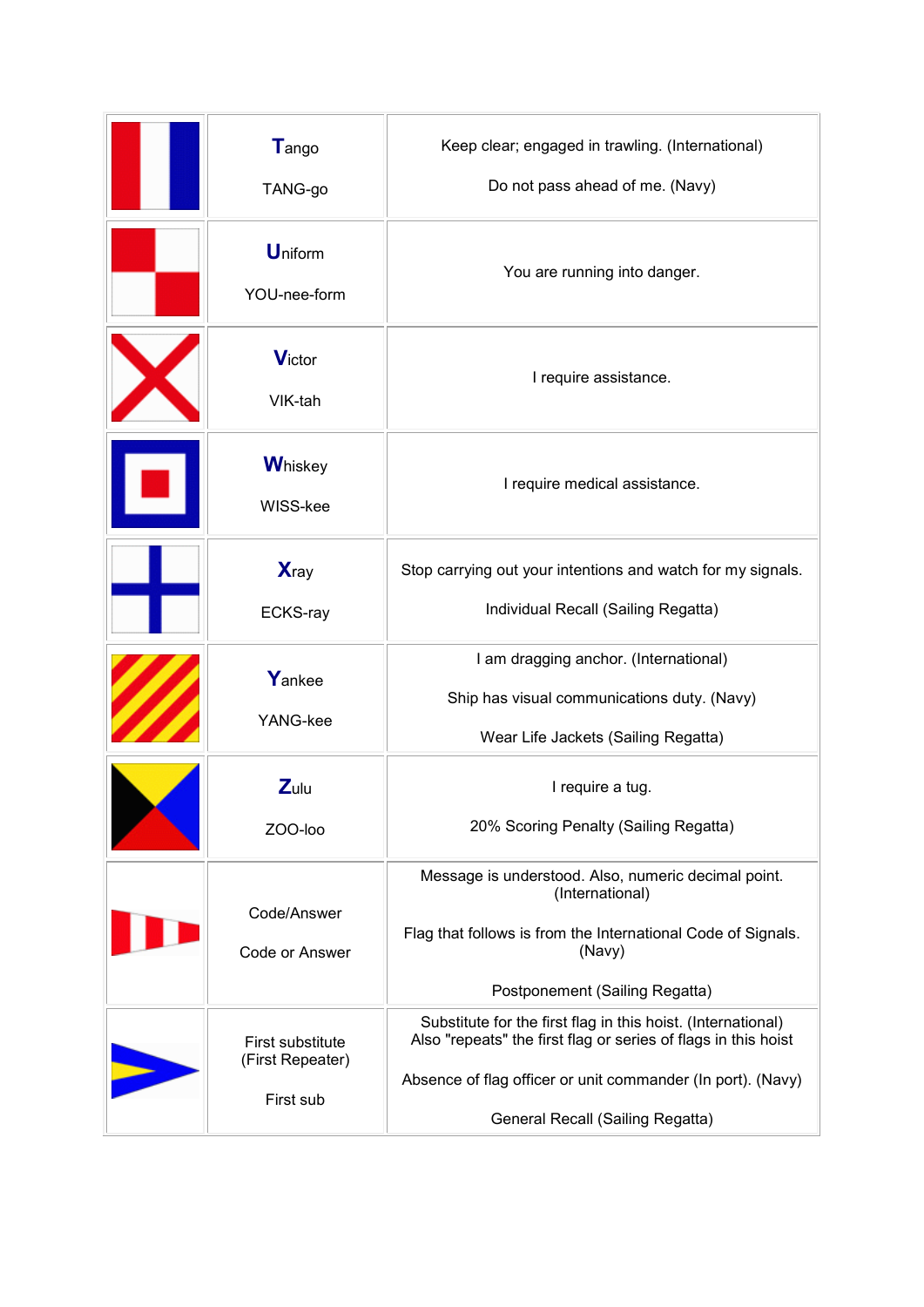|                           | Second substitute | Substitute for the second flag in this hoist. (International) |  |
|---------------------------|-------------------|---------------------------------------------------------------|--|
|                           | Second sub        | Absence of chief of staff (In port). (Navy)                   |  |
|                           | Third substitute  | Substitute for the third flag in this hoist. (International)  |  |
|                           | Third sub         | Absence of commanding officer (In port). (Navy)               |  |
|                           | One               | None. (International)                                         |  |
|                           | <b>WUN</b>        | Numeral one. (Navy)                                           |  |
|                           | Two               | None. (International)                                         |  |
|                           | <b>TOO</b>        | Numeral two. (Navy)                                           |  |
|                           | Three             | None. (International)                                         |  |
|                           | <b>TREE</b>       | Numeral three. (Navy)                                         |  |
|                           | Four              | None. (International)                                         |  |
|                           | FOW-er            | Numeral four. (Navy)                                          |  |
|                           | Five              | None. (International)                                         |  |
|                           | <b>FIFE</b>       | Numeral five. (Navy)                                          |  |
|                           | <b>Six</b>        | None. (International)                                         |  |
| <b>Alternative School</b> | <b>SICKS</b>      | Numeral six. (Navy)                                           |  |
|                           | Seven             | None. (International)                                         |  |
|                           | SEV-en            | Numeral seven. (Navy)                                         |  |
|                           | Eight             | None. (International)                                         |  |
|                           | <b>ATE</b>        | Numeral eight. (Navy)                                         |  |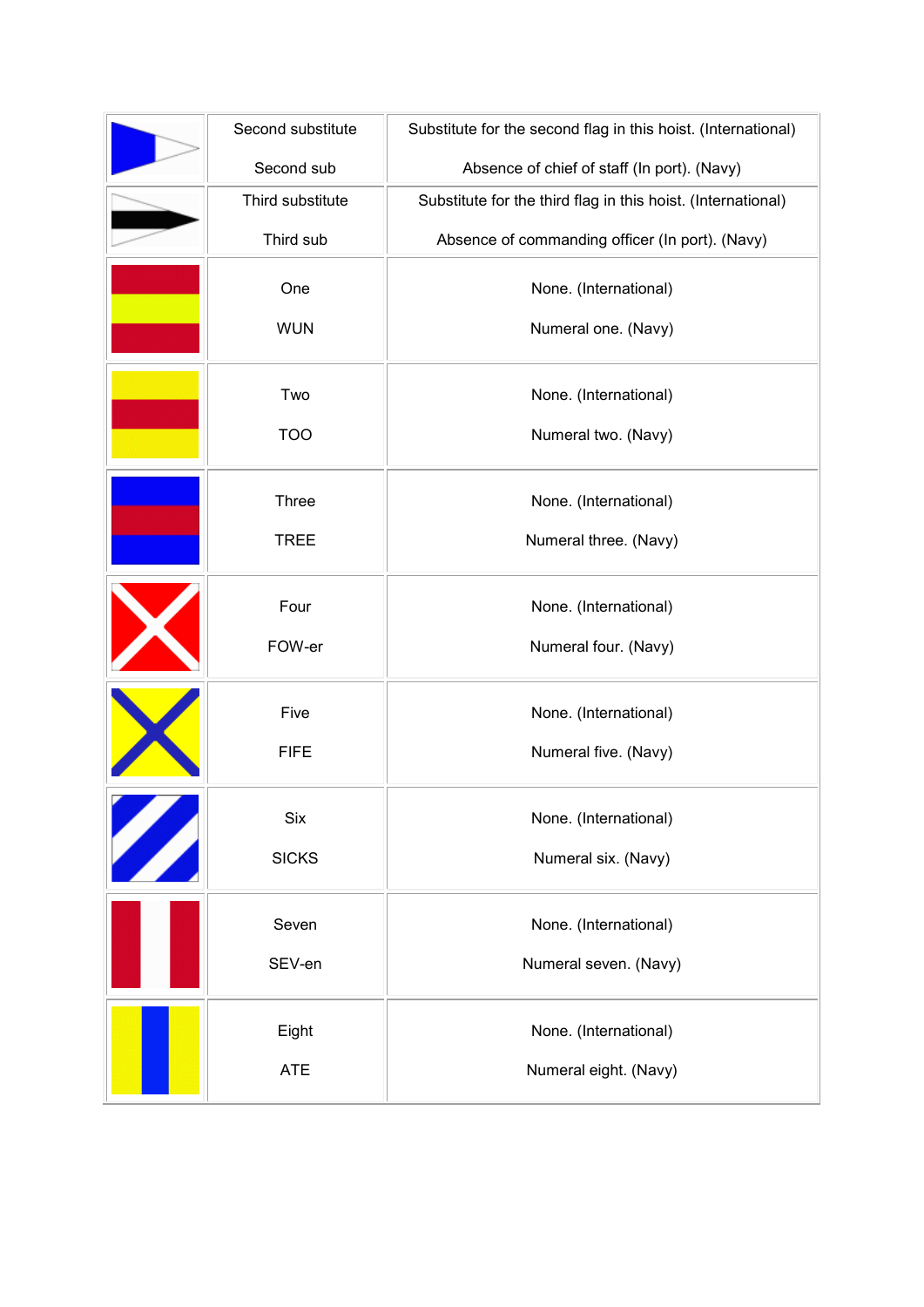| <b>Nine</b><br>NIN-er                                                                  | None. (International)<br>Numeral nine. (Navy)                                                                    |  |
|----------------------------------------------------------------------------------------|------------------------------------------------------------------------------------------------------------------|--|
| Zero<br>ZEE-roh                                                                        | None. (International)<br>Numeral zero. (Navy)                                                                    |  |
| Pennant one<br>PEN-ant WUN                                                             | Numeral one. (International)<br>Pennant one. (Navy)                                                              |  |
| Pennant two<br>PEN-ant TOO                                                             | Numeral two. (International)<br>Pennant two. (Navy)                                                              |  |
| Pennant three<br>PEN-ant TREE                                                          | Numeral three. (International)                                                                                   |  |
| Pennant four<br>PEN-ant FOW-er                                                         | Pennant three. (Navy)<br>Numeral four. (International)<br>Pennant four. (Navy)<br>Postponement (Sailing Regatta) |  |
| Pennant five<br>PEN-ant FIFE                                                           | Numeral five. (International)<br>Pennant five. (Navy)                                                            |  |
| Pennant six<br><b>PEN-ant SICKS</b>                                                    | Numeral six. (International)<br>Pennant six. (Navy)                                                              |  |
| Pennant seven<br>PEN-ant SEV-en                                                        | Numeral seven. (International)<br>Pennant seven. (Navy)                                                          |  |
| Numeral eight (International)<br>Pennant eight<br>PEN-ant ATE<br>Pennant eight. (Navy) |                                                                                                                  |  |
| <b>Pennant Nine</b><br>PEN-ant NIN-er                                                  | Numeral nine (International)<br>Pennant nine. (Navy)                                                             |  |
| Pennant zero<br>PEN-ant ZEE-roh                                                        | Numeral zero (International)<br>Pennant zero. (Navy)                                                             |  |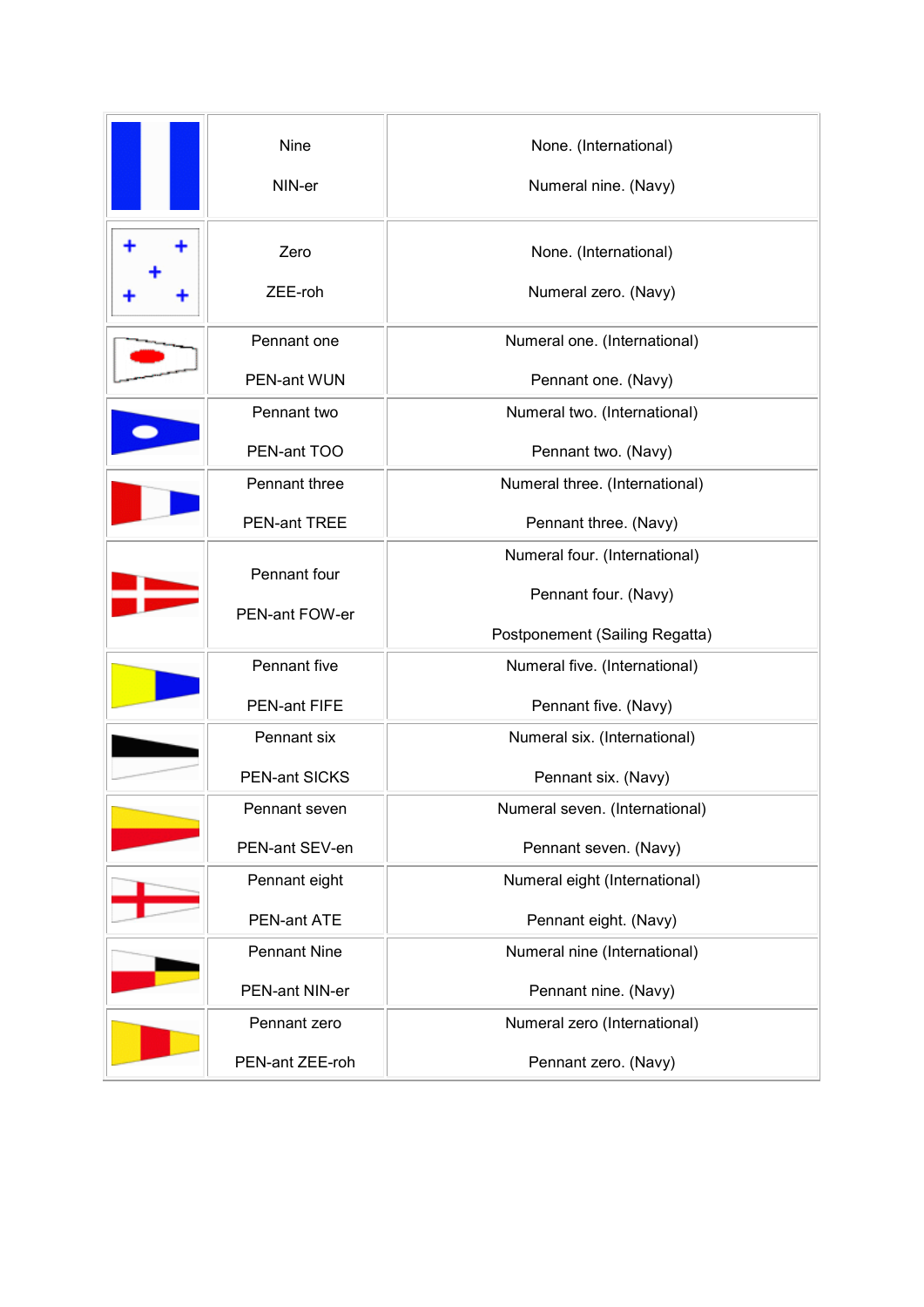## **Race Committee Flags**

| <b>Flag/Shape</b> | <b>Name</b>              | <b>Sounds</b>                      | <b>Meaning</b>                         |
|-------------------|--------------------------|------------------------------------|----------------------------------------|
|                   | $\mathsf X$              | 1 when raised                      | <b>Individual Recall</b>               |
|                   | <b>First Substitute</b>  | 2 when raised<br>1 when lowered    | <b>General Recall</b>                  |
|                   | <b>AP</b>                | 2 when raised<br>1 when lowered    | Postponement                           |
|                   | $\overline{\phantom{a}}$ | None when raised<br>1 when lowered | Round the Ends<br><b>Starting Rule</b> |
|                   | $\mathsf C$              | Repetitive                         | Change of Course                       |
|                   | L                        | 1 when raised                      | Come Within Hail<br>or Follow Me       |
|                   | M                        | Repetitive                         | <b>Mark Missing</b>                    |
|                   | $\mathsf{N}$             | 3 when raised<br>1 when lowered    | Abandonment<br>and Resail              |
|                   | $\mathbf S$              | 2 when raised                      | Shorten Course                         |